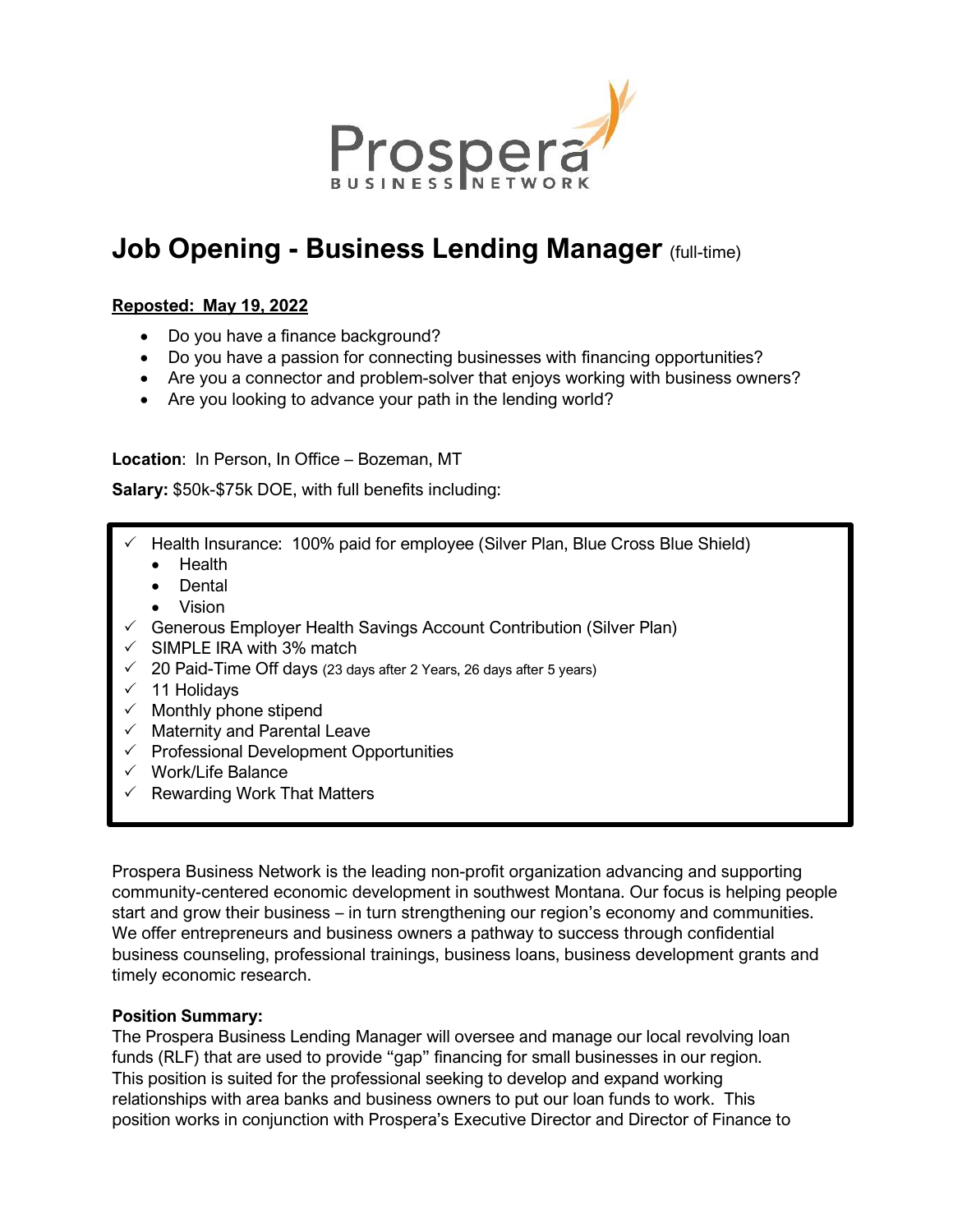identify and analyze potential loan fund recipients. The Business Lending Manager oversees the entire process of our lending program from, credit presentation, underwriting, loan closing and loan servicing.

This is a growing program at Prospera, and this position will organize strategic efforts aimed at growing and strengthening our efforts to make new business loans. This position directly reports to the Director of Finance and has support from other program staff to ensure that all financial and loan operations run smoothly.

# **Desired Skills:**

This position will organize and implement our in-house business lending program and;

- Enjoy building working relationships within the banking and business financing communities in southwest Montana.
- Be knowledgeable and able to navigate state and federal loan programs.
- Be computer and tech savvy. Prospera uses *Compliance One* for loan document software, *Down Home Solutions* for loan management, and *ShareFile* for file transfers.
- Skilled at creating outreach strategies to build a pipeline of new loan clients.
- A team player among Prospera co-workers and can work collaboratively in a business office setting to address issues.
- A professional and competent representative for Prospera in diverse settings.

# **Desired Qualifications:**

- A college degree in finance, accounting, or business management is a plus
- Knowledge or experience with business finance and financial statement analysis. Commercial lending experience is a plus.
- Knowledge of current business practices and financing methods.
- Drive and passion for connecting businesses with financing opportunities.
- Ability to critique business plans, tax returns, and financial statements to gauge business performance and capacity for debt repayment.
- Professional communication skills with the ability to articulate complex information to colleagues, business owners, and local financial institutions.
- Proficient computer skills and general office technology.

# **Job Description:**

## **Loan Management and Reporting**

- Work with potential borrowers to obtain financial statements, tax returns, and projections to prepare loan fund packages.
- Service current loans. Maintain loan records, collect business financials and tax returns, update reporting requirements, and aid individual owners as needed.
- Review completed loan applications and prepare credit presentations to the loan committees.
- Organize and manage the decision-making process including notice of public meetings with local governments, presenting requests to the Prospera Board of Directors.
- Facilitate loan closing working with local banks, title companies, and borrowers to schedule, and verify necessary collateral and insurance.
- After closing, ensure complete and accurate records are kept for all loan documents, and file proper liens and UCC filings.
- Collaborate with the Director of Finance for reporting RLF to government entities.
- Plan and secure renewals for sub-recipient agreements with local government RLFs.